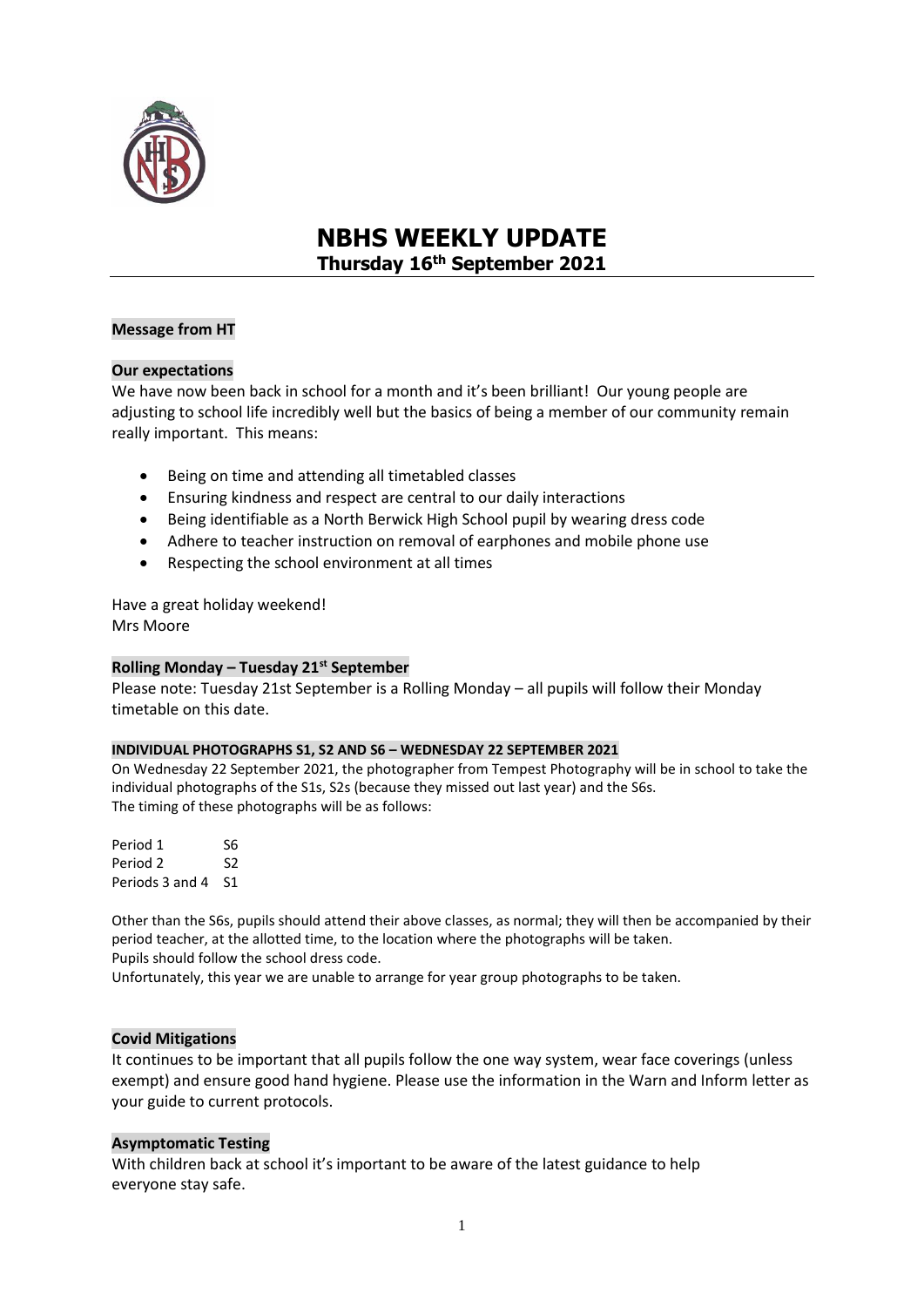## For the latest information, visit:

<gov.scot/publications/coronavirus-covid-19-getting-tested>

Testing can help reduce the risks of an outbreak. Pupils should test themselves twice a week, reporting the results online even if they are negative or void.

#### **Parent Council AGM**

This will take place on **Tuesday 21st September at 7-8pm** via Googlemeet. **Please email the Communications inbox if you would like to be sent the link.**

Matters of business will include agreeing the Parent Council Constitution and the election of a new Chair and members. Please do consider if you would like to be our new Chair – it's a great opportunity to represent the Parent Forum and work in partnership with the school.

#### **Parent Council meeting**

The first PC meeting of the year is planned for **Tuesday 5th October at 7-8:30pm.** Further information will follow from the new Chair.

#### **Parents' Evenings**

We have now received notification from East Lothian Council that it is the expectation that all Parents' Evenings will be online for the remainder of the session.

#### **Music Ensembles**

Please be assured that dialogue is ongoing to allow these important activities to resume again, when it is safe to do so. The situation is being monitored closely and an update is expected at the end of the 6 week review point, which will be shared as soon as we are able to. It will be wonderful to see our young people participate in these much-loved groups again as soon as it is possible to do so.

## **Skills Development Scotland**

SDS are delivering a national webinar **Introduction to Skills Development Scotland (SDS) for parents and carers of S1 pupils** on Wednesday the 29<sup>th</sup> of September at 6.30pm. This session aims to give parents and carers an introduction to SDS, the role of Careers Advisers in school as well as information to support career planning.

## **Suggested social media posts to share (can use image attached):**

#### **Twitter:**

Parents and carers of S1 pupils! Want to know more about SDS support for your young person throughout their time at school? This webinar is for you. [Sign up](https://eur01.safelinks.protection.outlook.com/?url=https%3A%2F%2Fs1parentsandcarers.eventbrite.co.uk%2F&data=04%7C01%7Cwendy.malcolm%40sds.co.uk%7Cdeb4c77f012b424ec95608d97833ef82%7C33ca6d475e4f477484f1696cbb508cbe%7C0%7C0%7C637672986714752263%7CUnknown%7CTWFpbGZsb3d8eyJWIjoiMC4wLjAwMDAiLCJQIjoiV2luMzIiLCJBTiI6Ik1haWwiLCJXVCI6Mn0%3D%7C1000&sdata=jp4ogAG9oSIkyk6t7pcdC44aDfaAb%2FrUEfVX7S9fiRk%3D&reserved=0) to hear about the role of SDS careers advisers in schools, including information to support career planning.

#### **Facebook:**

Want to know more about SDS career information, advice and guidance support for your young person throughout their time at school? This webinar is for parents and carers of S1 pupils to find out more. [Sign up](https://eur01.safelinks.protection.outlook.com/?url=https%3A%2F%2Fs1parentsandcarers.eventbrite.co.uk%2F&data=04%7C01%7Cwendy.malcolm%40sds.co.uk%7Cdeb4c77f012b424ec95608d97833ef82%7C33ca6d475e4f477484f1696cbb508cbe%7C0%7C0%7C637672986714752263%7CUnknown%7CTWFpbGZsb3d8eyJWIjoiMC4wLjAwMDAiLCJQIjoiV2luMzIiLCJBTiI6Ik1haWwiLCJXVCI6Mn0%3D%7C1000&sdata=jp4ogAG9oSIkyk6t7pcdC44aDfaAb%2FrUEfVX7S9fiRk%3D&reserved=0) to hear about SDS and the role of SDS careers advisers in schools, including information to support career planning.

# **Information for websites, emails, letters etc**

#### **Introduction to Skills Development Scotland (SDS) for parents and carers of S1 pupils- Wednesday 29 September 2021**

Want to know more about SDS career information, advice and guidance support for your young person throughout their time at school? Join our careers advisers Lesley and Gordon to hear about SDS, the role of SDS careers advisers in schools and information to support career planning. The online session will also introduce our careers web service [My World of Work,](https://eur01.safelinks.protection.outlook.com/?url=https%3A%2F%2Fwww.myworldofwork.co.uk%2F&data=04%7C01%7Cwendy.malcolm%40sds.co.uk%7Cdeb4c77f012b424ec95608d97833ef82%7C33ca6d475e4f477484f1696cbb508cbe%7C0%7C0%7C637672986714752263%7CUnknown%7CTWFpbGZsb3d8eyJWIjoiMC4wLjAwMDAiLCJQIjoiV2luMzIiLCJBTiI6Ik1haWwiLCJXVCI6Mn0%3D%7C1000&sdata=ghlVRq111wqXvciQeQ9jDbCShleW2UOGUr%2FMJ%2Bxtwfw%3D&reserved=0) which has a dedicated area for parents and carers.

Parents and carers can register for our session [here.](https://eur01.safelinks.protection.outlook.com/?url=https%3A%2F%2Fs1parentsandcarers.eventbrite.co.uk%2F&data=04%7C01%7Cwendy.malcolm%40sds.co.uk%7Cdeb4c77f012b424ec95608d97833ef82%7C33ca6d475e4f477484f1696cbb508cbe%7C0%7C0%7C637672986714762226%7CUnknown%7CTWFpbGZsb3d8eyJWIjoiMC4wLjAwMDAiLCJQIjoiV2luMzIiLCJBTiI6Ik1haWwiLCJXVCI6Mn0%3D%7C1000&sdata=Pv5MJmWQpsxaw%2FU5jzGVzOS9aKMTNx7JnzTlaYo4MhU%3D&reserved=0)

#### **NBHS at the Scottish Learning Festival**

In recognition of North Berwick's success with our HMIE inspection, we have been asked to deliver a virtual workshop to delegates at this year's Scottish Learning Festival on our approach to learning